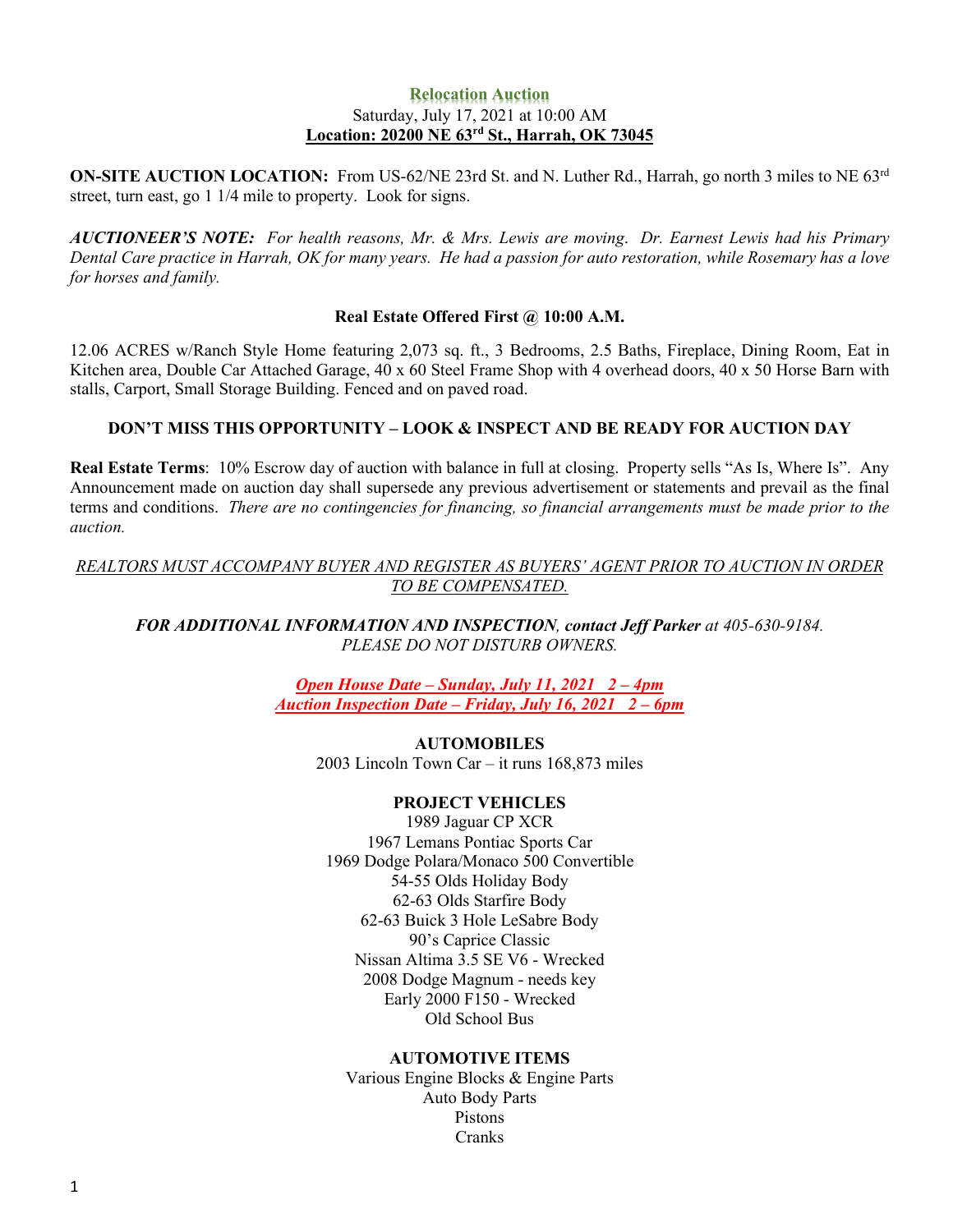Valve Covers Auto Books and Shop Manuals Various Shop Tools Flat Bed for Pickup **TRACTOR – TOOLS - EQUIPMENT - OTHER MISC.** King Commercial Abrasive Blast Cabinet Ford 3000 Tractor - Diesel JD 10' Drag Disc KILN Model LT-3K Planter Craftsman Band Saw 12" Feed Bunks 2 Horse Trailer Ingersoll Rand Air Compressor Bench Grinder Tractor-diesel 4 cy. Rebuilt Engine early stage of restoration about 1950 3 pt. Boom 3 pt. Brush hog 3 pt. Limb Rake 3 pt. Angle Blade Sprayer Rhino FM 60 Finish Mower Corral Panels Grain Drill (decoration) Tractor Seats Battery Chargers Misc. Toolboxes Air Hoses Extension Cords Ladder Metal Shelving Millcreek Manure Spreader JD Dump Cart Oscillating Spindle Sander Yard Carts Yard Roller 5<sup>th</sup> Wheel Plate **GLASSWARE & COLLECTIBLES Crock** Antique Ice Tongs Antique Bottle Capper Old Hand Mixer Antique Roller Skates Bottles Antique Potato Masher Antique Kraut Cutter Slicer

Hand Meat Grinder Old Wooden School Desk Noritake Ivory China Fragrance made in Japan Vintage Letterpress Type Case Large Smith's Grocery Drink Coca Cola Picture in Frame

### **FURNITURE & HOUSEHOLD ITEMS**